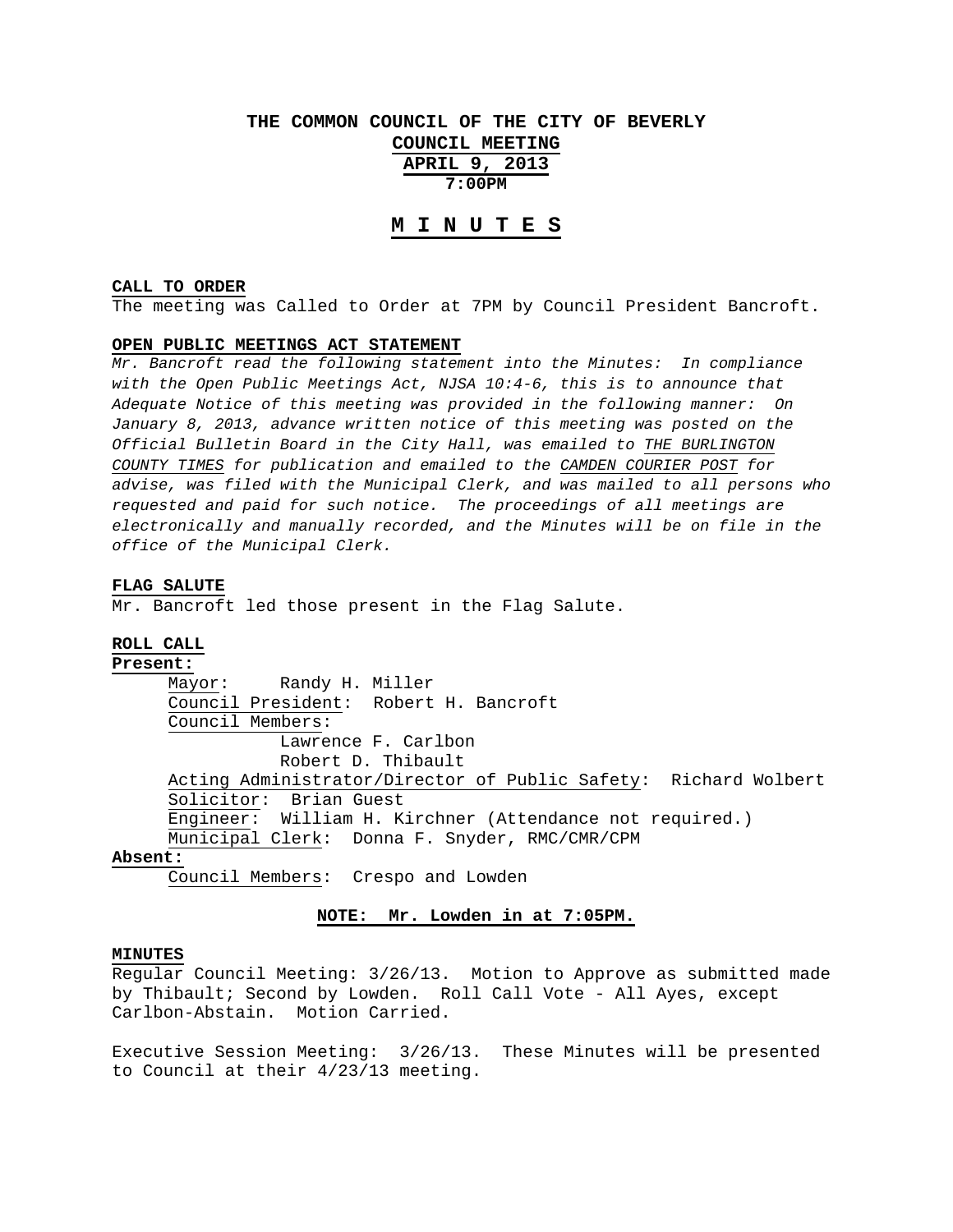### **ORDINANCES:**

## **ORDINANCE 2013-2: SECOND READING/PUBLIC HEARING**

An Ordinance adopting the International Property Maintenance Code, 2012 Edition, as the Property Maintenance Code for the City of Beverly and repealing inconsistent provisions. After Second Reading/Public Hearing, with clarifications being given, Motion to Adopt by Thibault; Second by Carlbon. Roll Call Vote – All Ayes. Motion Carried.

## **Ordinance 2013-3: SECOND READING/PUBLIC HEARING**

An Ordinance to exceed the Municipal Budget Appropriation limits and to establish a CAP Bank (N.J.S.A. 40A:4-45.14). After Second Reading/Public Hearing, with clarifications given, Motion to Adopt by Thibault; Second by Lowden. Roll Call Vote – All Ayes. Motion Carried.

## **ORDINANCE 2013-4: SECOND READING/PUBLIC HEARING**

An Ordinance establishing the position of Code Enforcement Officer for Exterior Property Maintenance for the City of Beverly. After Second Reading/Public Hearing, with clarifications being given, Motion to Adopt by Thibault; Second by Carlbon. Roll Call Vote – All Ayes. Motion Carried.

## **ORDINANCE 2013-5: FIRST READING/INTRODUCTION**

Said Ordinance was read by title on First Reading as follows: An Ordinance amending Ordinance 2012-2 establishing the duties and responsibilities for the position of Director of Public Safety in the City of Beverly. Said Ordinance will come before Council at their April 23, 2013 meeting at 7PM at Beverly City Hall for Second Reading/Public Hearing at which time all those wishing to be heard on same will be so heard.

#### **RESOLUTIONS:**

**RESOLUTION 2013-61 Second Reading/Public Hearing on the 2013 Beverly City Municipal Budget**. (Introduction of same was held at Council's 3-12-13 Meeting.) It was noted to those present that no action will be taken on the 2013 proposed Budget at this time, as the City is still waiting to hear back from the State relative to the City's application for Transitional Aid. As notice for Public Hearing was previously advertised for Council's 4/9/13 meeting, Public Comment was had at this time. Clarification was given that once the State advises re Transitional Aid (most likely not until June or July this year), the current proposed Budget will be amended in conjunction with same, and there will be a Continuation of Public Hearing with re-advertising for same.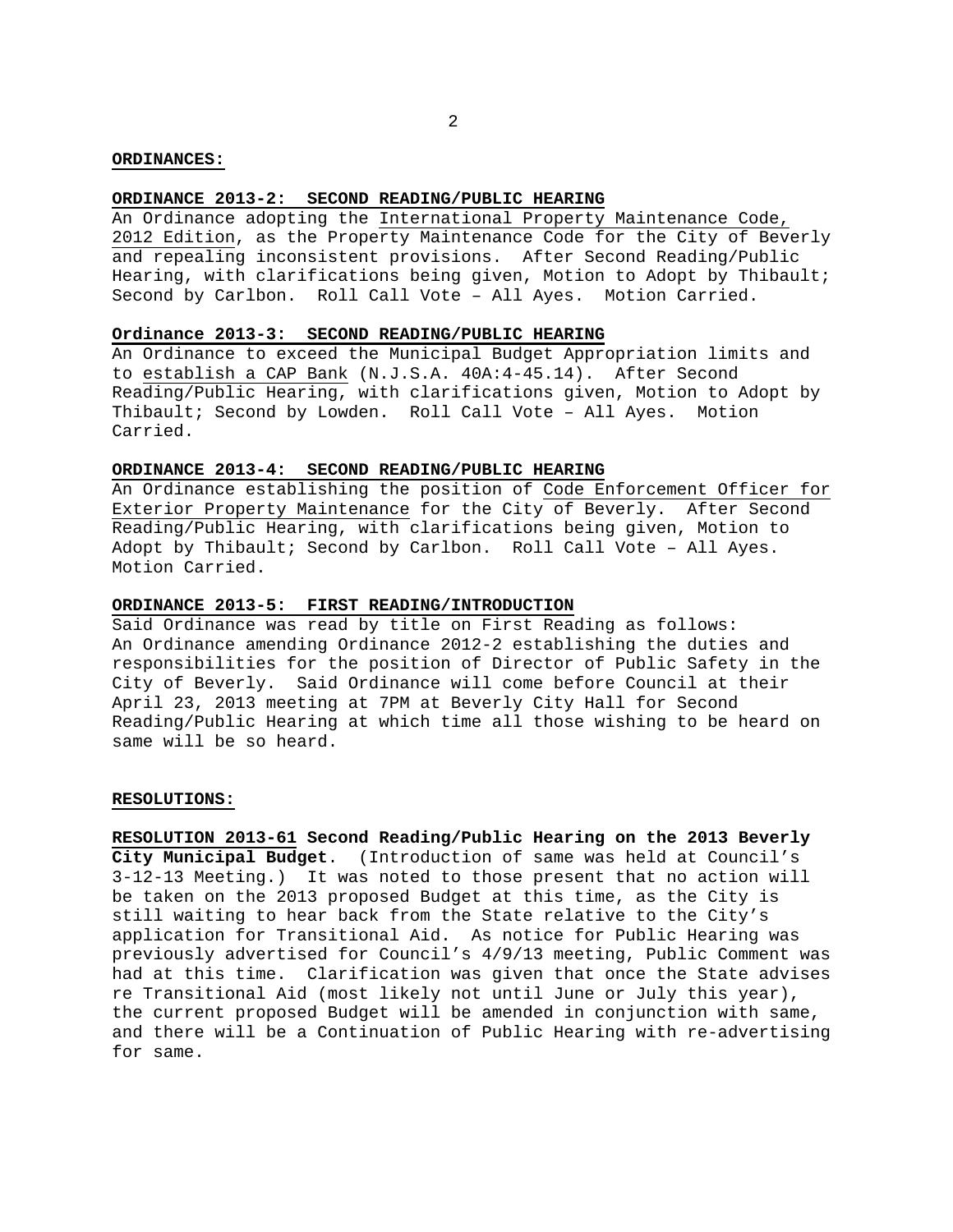---------------

At this time, Mr. Lowden requested a "Consent Agenda**"** for Resolutions 2013-75, 82, 84, 85, and 86:

# **RESOLUTION 2013- - CONSENT AGENDA**

*For approval of Resolutions 2013-75, 82, 84, 85, and 86 by "Consent Agenda". Consent Agenda items are not individually discussed. A Resolution approving the "Consent Agenda" (which may or may not include the reading of the list of items appearing on the Consent Agenda) is Moved, Seconded, and Voted upon as one item by the Governing Body. If any discussion is requested on same, it is removed from the "Consent Agenda" to the Regular Agenda.* 

### **RESOLUTION 2013-75 (Held from Council's 3/26/13 Meeting:**

A Resolution authorizing an Agreement between Willingboro Township and the City of Beverly for Certified Recycling Professional Services for submission of Beverly City's 2013 Recycling Tonnage Report for the 2012 Calendar Year.

#### **RESOLUTION 2013-82**

A Resolution approving the Corrective Action Plan for the Beverly City 2012 Calendar Year Audit.

## **Resolution 2013-84**

A Resolution authorizing a "Camden Riversharks" Fundraiser in August, 2013, per the attached details, to raise money for Beverly City "Community Events", specifically for the City's Community Day event, and to authorize the required \$100 registration fee for same, based on Certification of Funds by the Beverly City CFO.

#### **RESOLUTION 2013-85**

A Resolution appointing Richard A. Wolbert as Code Enforcement Officer for Exterior Property Maintenance effective 4/9/2013.

#### **RESOLUTION 2013-86**

A Resolution certifying a submission of expenditure for taxes paid pursuant to P.L. 2007, Chapter 311, The Recycling Enhancement Act, in Calendar Year 2012 in the amount of Three Thousand Five Hundred Forty-Seven and 86/100 Dollars (\$3,547.86). Documentation supporting this submission is available at Beverly City Hall, 446 Broad Street, Beverly, NJ 08010 and shall be maintained for no less than five (5) years from this date.

Motion to Approve Resolutions 2013-75, 82, 84, 85, and 86 by Thibault; Second by Lownds. Roll Call Vote – All Ayes. Motion Carried.

--------------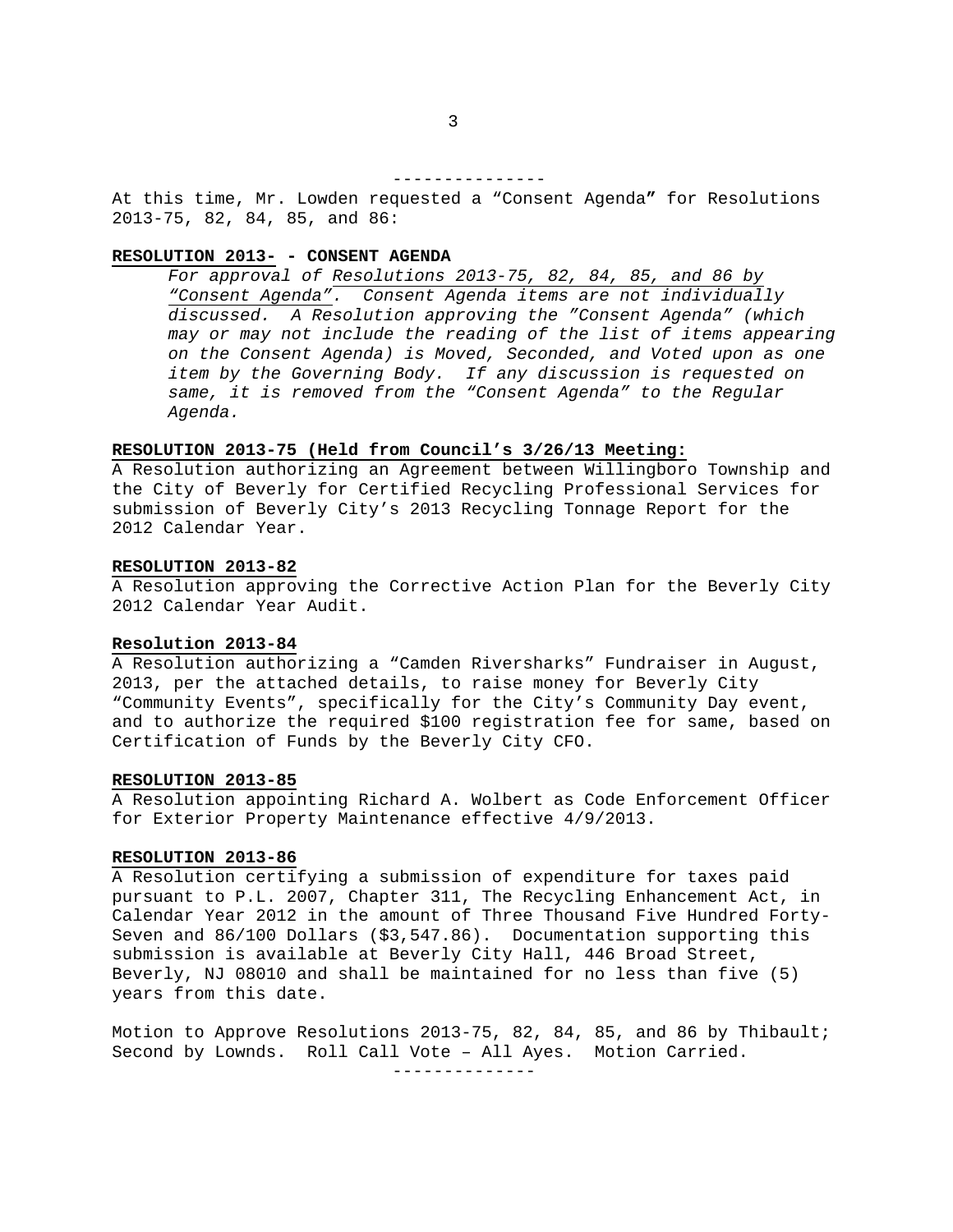## **Resolution 2013-83**

A Resolution appointing Richard A. Wolbert as Permanent, Full-Time Administrator/Director of Public Safety effective April 9, 2013. Congratulations were given to Mr. Wolbert for a job well done as "Acting". Motion to Approve by Thibault; Second by Lowden. Roll Call Vote – All Ayes. Motion Carried.

### **OLD BUSINESS:**

- WIPP Edmunds Software Program for Tax Office. This Software Program will go on Council's 4/23/13 Agenda as a Resolution for approval.
- Governor's Best Practices Worksheet Submitted to State 3/29/13. Council was given copies of same for their information and file.

#### **NEW BUSINESS:**

Mr. Thibault advised that the Emergency Squad had a damaged sign from the storm, but that it was discarded prior to our seeing if it could be repaired.

### **BILLS LIST**

Review of the 4/8/13 Bills List for approval. Upon review and clarifications, Motion to Approve by Thibault; Second by Lowden. Roll Call Vote – All Ayes. Motion Carried.

## **CORRESPONDENCE**

There was no additional Correspondence at this time.

### **COMMENTS/REPORTS**

### **Mayor and Council**

Mayor Miller advised that work was still progressing on the Parade and the Mayor's Memorial Day Celebration at the River. "Rita's Water Ice" will be provided at a discounted price. A "Beverly Bucks" coupon will be subsidizing same. He stated they were also looking at having a band that would not conflict with the Parade.

Mr. Thibault advised that relative to the Parade, they were continuing to gather participants, vendors, etc. The Economic Development Committee is looking at the Waterfront purchase but won't be rushing into any immediate decisions. They're looking at future environmental concerns at this point.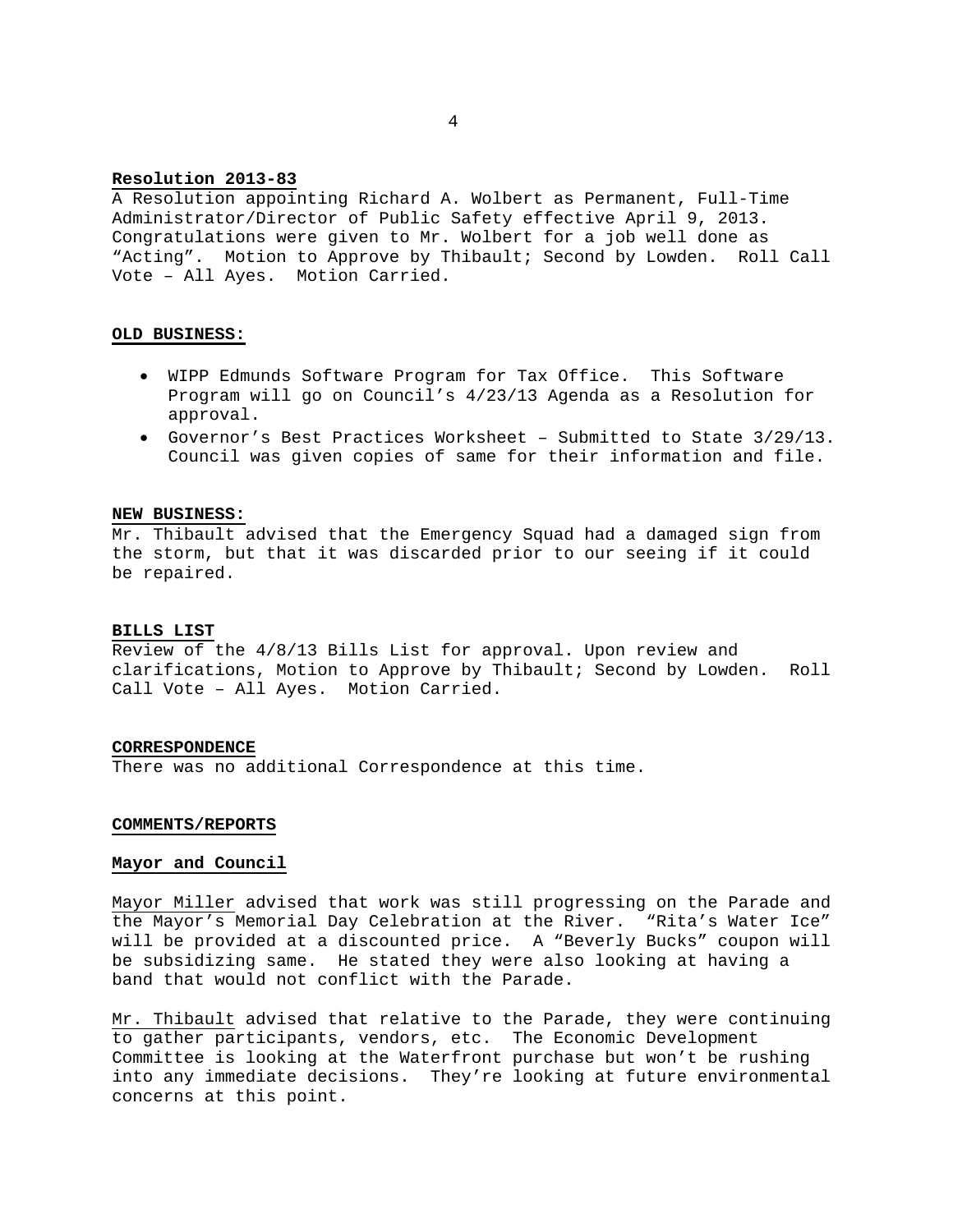Mr. Carlbon advised that Public Works cleaned up the back of City Hall, with assistance from himself**,** Mr. Wolbert, and Mr. Pirylis. Clean Communities has scheduled a Clean-Up Day for May 18, 2013 from 8AM-Noon across from City Hall at the park, and down at the Sewer Authority park. He also stated that shirts and hats would be handed out for the Parade. Additionally, and "Old Cell Phone" fund raiser will be taking place sponsored by Clean Communities; a date will be advised. Mr. Carlbon stated that a Recycling Coordinator's meeting was held today, and that reporting was under control. He also restated OTC's request not to put recycling out for pickup on extremely windy days – to hold same for the next pick-up day.

## **Administrator/Public Safety Director**

Mr. Wolbert advised that he had received a letter of commendation from Delran Chief of Police DeSanto for Sgt. Boettger and Officer Mickle relative to an incident in Delran on March 26,2 013 to which both Beverly officers gave assistance. Chief DeSanto reported that "Sgt. James Boettger and Officer Shawn Mickle showed the utmost professionalism during a high stress incident. In a time when manpower is at minimum for our small departments, inter-agency cooperation is essential." Mr. Wolbert thanked both Officers for their commendable response in this assist. A copy of this letter will be placed in each officer's file.

Mr. Wolbert also reported that Manor Road would be closed from 4/26/13 through and including 5/3/13 to replace the railroad crossing. Appropriate signs will be posted, and all concerned have been notified. Additionally, a City bulletin board has been repositioned in the vestibule at the main entrance to City Hall. Community events can be posted on this board.

Mr. Wolbert stated that he along with the assistance of Mr. Pirylis and Mrs. Carlbon has updated the Website. Also, information on a prescription drug "Take-Back" program will be posted on the Website.

Mayor Miller then reminded everyone about the "Chili Cook-off" that will be held on Saturday, April 13, at St. Stephen's Church.

Mr. Thibault advised that, relative to Manor Road Commercial Truck traffic, he had visited with the operator of the Cosden facility regarding maintenance cycles and for a special, dedicated truck route, possibly Bridgeboro to Broad-Broad to Warren-Warren to Lee.

Mr. Wolbert further noted that, after speaking with ERI, final drafts on the Northwest Roads Project are completed and that we will go out to bid in early summer. The concrete work will be done this year; next year all of Nichols and one block of Bentley for curbs/sidewalks/drainage swells.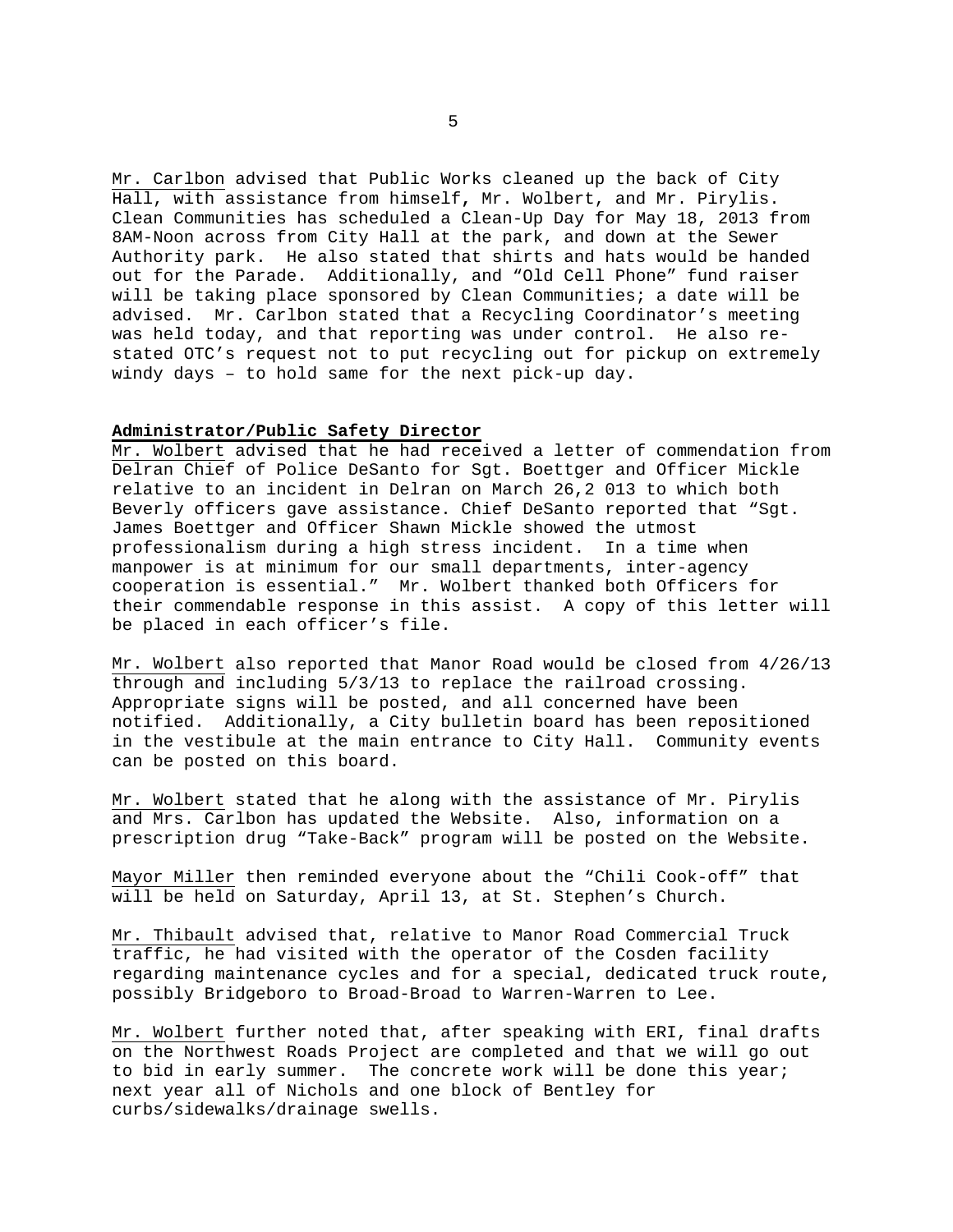**Professionals** – Nothing at this time.

**Clerk** – Nothing at this time.

**Tax Collector** – Monthly Report for March 2013. Motion to Approve by Thibault; Second by Lowden. Roll Call Vote – All Ayes. Motion Carried.

### **NOTE: Mr. Crespo in at 7:48PM.**

#### **PUBLIC COMMENT**

Public Comment was had by Barbara Russell, Loy Ellsworth, Dale Thompson, Ron Paice, and Ron Murphy. Discussion was had on "thank you" to Mr. Thibault regarding interaction with Cosden; electronics continuing to be placed curbside when this is not allowed; clarification on fees for Landfill and Tipping Fees; tax payment relative to Delinquent Notices going out; the City Website address; clarification of Postage Fees on the Bills List; trucks leaving dirt as they come down Broad Street; a Burlington City Restaurant Chef's interest in the "Chili Cook-off"; new businesses coming into town.

# **EXECUTIVE SESSION** – **NO EXECUTIVE SESSION**. **Resolution 2013- :**

A Resolution of the Common Council of the City of Beverly to hold Executive Session in accordance with the Open Public Meetings Act, P.L. 1975, Chapter 231, permitting the exclusion of the Public from a meeting in certain circumstances which the Governing Body deem now exist:

| <b>CONTRACTUAL</b>  |
|---------------------|
| LITIGATION          |
| POSSIBLE LITIGATION |
| <b>PERSONNEL</b>    |
|                     |

**ACTION TAKEN AFTER EXECUTIVE:** \_\_\_\_\_YES \_\_\_\_\_\_NO \_\_\_X\_\_N/A